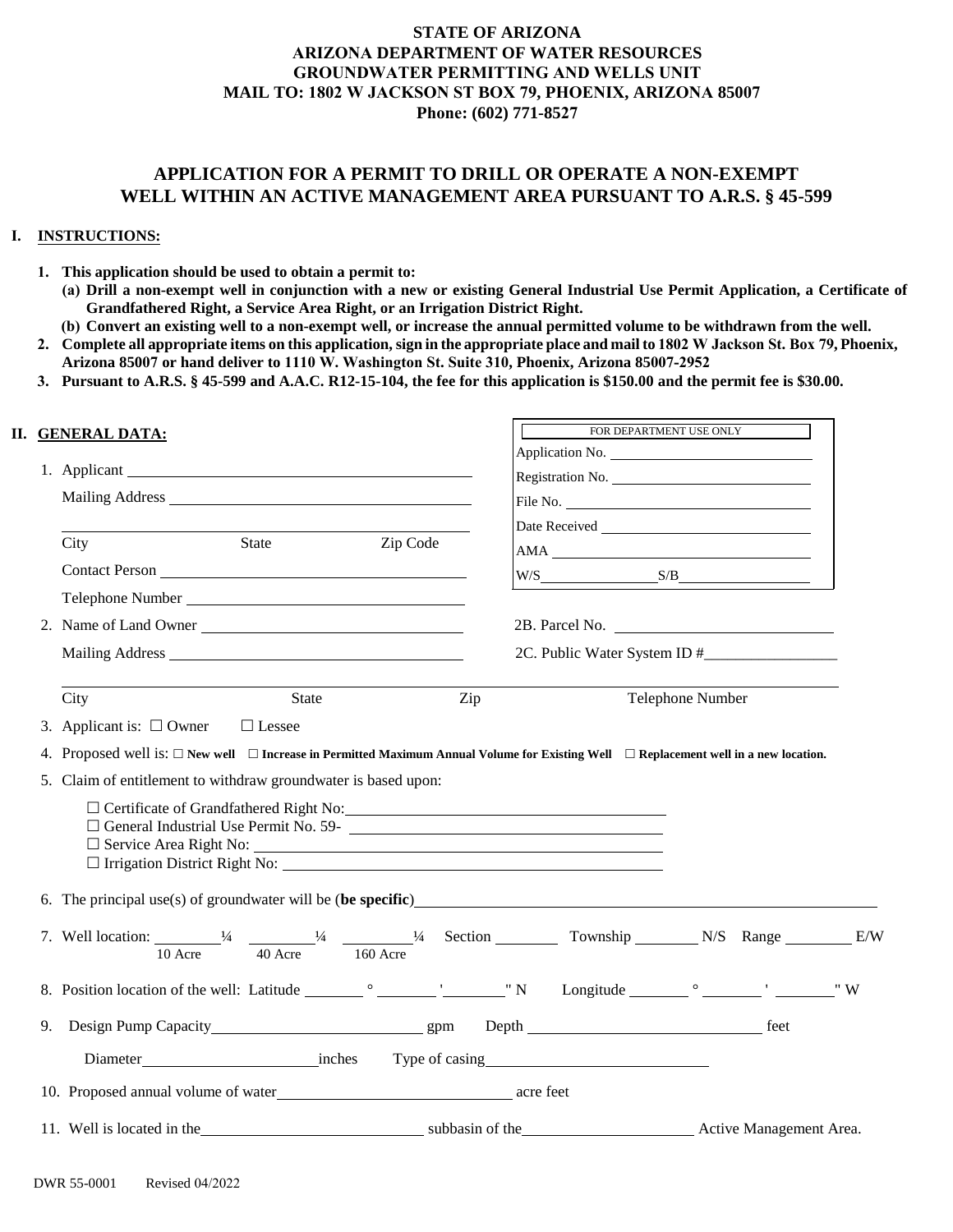|     | 12. Approximate date construction will begin: MONTH YEAR YEAR                                                                                                                                                                                                                                                                                                                                                                                                    |           |       |     |                  |  |
|-----|------------------------------------------------------------------------------------------------------------------------------------------------------------------------------------------------------------------------------------------------------------------------------------------------------------------------------------------------------------------------------------------------------------------------------------------------------------------|-----------|-------|-----|------------------|--|
|     |                                                                                                                                                                                                                                                                                                                                                                                                                                                                  |           |       |     |                  |  |
|     | 13. Legal description of the land where the groundwater will be used:<br>$\frac{1}{4}$ $\frac{1}{4}$ $\frac{1}{4}$ $\frac{1}{4}$ Section $\frac{1}{4}$ Township $\frac{1}{4}$ N/S Range $\frac{1}{4}$ E/W. County<br>10 Acre 40 Acre 160 Acre                                                                                                                                                                                                                    |           |       |     |                  |  |
|     | 14. Is the proposed well site within 100 feet of a septic tank system, sewage disposal area, landfill, hazardous waste facility or storage area of<br>hazardous materials? $\Box$ Yes $\Box$ No (if yes, a request for a variance must accompany this application pursuant to R12-15-820.)                                                                                                                                                                       |           |       |     |                  |  |
|     |                                                                                                                                                                                                                                                                                                                                                                                                                                                                  |           |       |     |                  |  |
|     |                                                                                                                                                                                                                                                                                                                                                                                                                                                                  |           |       |     |                  |  |
|     | Mailing Address: <u>Street</u> City                                                                                                                                                                                                                                                                                                                                                                                                                              |           | State | Zip | Telephone Number |  |
|     | 16. FOR NEW WELLS OR REPLACEMENTS IN NEW LOCATIONS: Attach a Well Construction Supplement, DWR form                                                                                                                                                                                                                                                                                                                                                              |           |       |     |                  |  |
|     | 55-90, and include a detailed construction diagram as indicated on the form.                                                                                                                                                                                                                                                                                                                                                                                     |           |       |     |                  |  |
|     | III. FOR SERVICE AREA WELLS AND IRRIGATION DISTRICT WELLS ONLY:                                                                                                                                                                                                                                                                                                                                                                                                  |           |       |     |                  |  |
|     | 17. Is the proposed well located in your service area? $\Box$ Yes $\Box$ No                                                                                                                                                                                                                                                                                                                                                                                      |           |       |     |                  |  |
|     | 18. Will groundwater withdrawn be used in your service area? $\Box$ Yes $\Box$ No (If answer is no, attach explanation.)                                                                                                                                                                                                                                                                                                                                         |           |       |     |                  |  |
|     | IV. FOR REPLACEMENT WELL IN NEW LOCATION ONLY:                                                                                                                                                                                                                                                                                                                                                                                                                   |           |       |     |                  |  |
|     |                                                                                                                                                                                                                                                                                                                                                                                                                                                                  |           |       |     |                  |  |
|     | 19. Registration number of original well 55-<br>express the contract of the set of original well 55-<br>Set of the set of original well 55-<br>Set of the set of the set of the set of the set of the set of the set of the set of t                                                                                                                                                                                                                             |           |       |     |                  |  |
|     | 20. Location of the original well: $\frac{1}{4} \frac{1}{40 \text{ Acre}}$ $\frac{1}{4} \frac{1}{40 \text{ Acre}}$ $\frac{1}{4} \frac{1}{40 \text{ Acre}}$ $\frac{1}{4} \frac{1}{40 \text{ Acre}}$ $\frac{1}{4} \frac{1}{40 \text{ Acre}}$ $\frac{1}{4} \frac{1}{4} \frac{1}{4} \frac{1}{4} \frac{1}{4} \frac{1}{4} \frac{1}{4} \frac{1}{4} \frac{1}{4} \frac{1}{4}$                                                                                             |           |       |     |                  |  |
|     |                                                                                                                                                                                                                                                                                                                                                                                                                                                                  |           |       |     |                  |  |
|     | 22. When determining impacts under the Department's well spacing rules, the director will take into account the collective efforts of reducing or<br>terminating withdrawals from the well being replaced combined with the proposed withdrawals from the replacement well if the applicant<br>submits a hydrological study demonstrating those collective effects to the satisfaction of the director.<br>Will a hydrological study be submitted? $\square$ Yes | $\Box$ No |       |     |                  |  |
|     | 23. Will the original well be abandoned if applicant receives a permit to drill a replacement well? $\Box$ Yes<br>(If yes, please submit a completed Notice of Intent to Abandon a Well along with this application.)<br>If no, explain the planned use of the original well                                                                                                                                                                                     |           |       |     | $\Box$ No.       |  |
| V.  | FOR INCREASE IN PERMITTED MAXIMUM VOLUME FOR EXISTING WELL ONLY:                                                                                                                                                                                                                                                                                                                                                                                                 |           |       |     |                  |  |
| 24. |                                                                                                                                                                                                                                                                                                                                                                                                                                                                  |           |       |     |                  |  |
| 25. |                                                                                                                                                                                                                                                                                                                                                                                                                                                                  |           |       |     |                  |  |
| 26. | Will the well be modified or deepened? $\Box$ Yes $\Box$ No [Pursuant to R12-15-801(29)] If yes, Attach a Well Construction Supplement,<br>DWR form 55-90, and include a detailed construction diagram as indicated on the form.                                                                                                                                                                                                                                 |           |       |     |                  |  |
| 27. | The existing well has previously been used in conjunction with or for the following:                                                                                                                                                                                                                                                                                                                                                                             |           |       |     |                  |  |
|     | It is understood that the permit, if granted, will be in accordance with the Groundwater Management Act (Title 45, Chapter 2), and the rules adopted<br>thereunder. The permittee will be bound by the provisions of such law and the provisions of the permit issued.                                                                                                                                                                                           |           |       |     |                  |  |
|     |                                                                                                                                                                                                                                                                                                                                                                                                                                                                  |           |       |     |                  |  |
|     | Signature of Applicant<br><u>Signature of Applicant</u>                                                                                                                                                                                                                                                                                                                                                                                                          |           |       |     |                  |  |
|     |                                                                                                                                                                                                                                                                                                                                                                                                                                                                  |           |       |     |                  |  |
|     |                                                                                                                                                                                                                                                                                                                                                                                                                                                                  |           |       |     |                  |  |

| <b>Revised 04/2022</b><br>DWR 55-0001 |
|---------------------------------------|
|---------------------------------------|